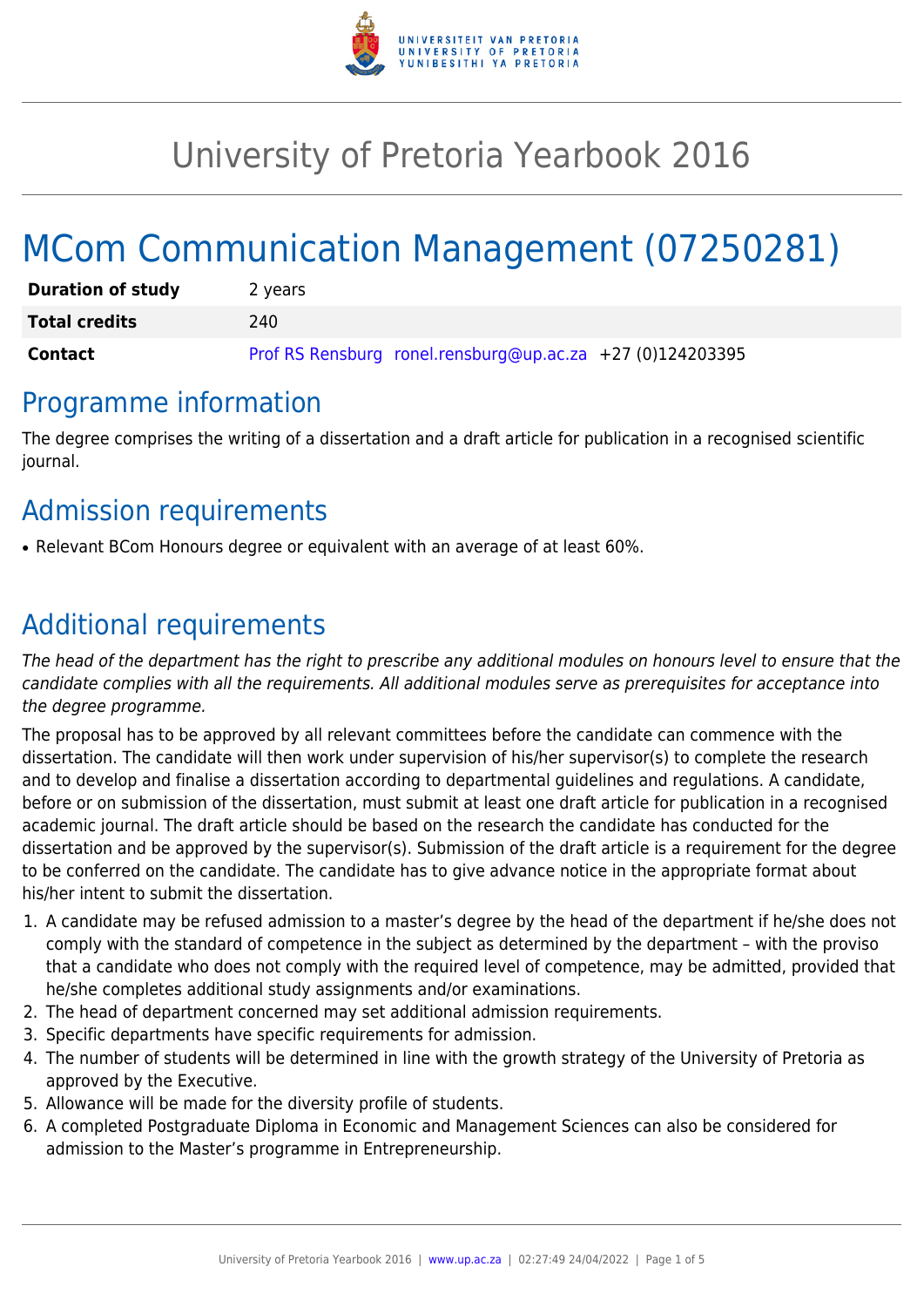

All MCom candidates need to have adequate knowledge of Management, Financial and Economic Sciences as well as Statistics, as determined by the head of department concerned, in consultation with the Dean. A pass mark in the following modules:

- Financial accounting 1 (FRK 111 and FRK 121/122);
- Economics 1 (EKN 110 and EKN 120):
- Statistics 1 (STK 110 and STK 120) and one of the following:
- Business management 1 (OBS 114 and OBS 124); or
- Marketing management 1 (BEM 110 and BEM 122); or
- Public administration 1 (PAD 112 and PAD 122); or
- Industrial and organisational psychology (BDO 110 and BDO 120) or equivalent modules passed at another institution as approved by the head of the department concerned in consultation with the Dean.

## Other programme-specific information

The weight of the research component (dissertation and draft article for publication) contributes 100% towards the total requirements for the degree. All prescribed modules are a prerequisite to the dissertation.

# Examinations and pass requirements

The pass mark for both a dissertation and a mini-dissertation is 50%. The provisions regarding pass requirements for dissertations, contained in General Regulation G.12.2, apply mutatis mutandis to minidissertations. A pass mark of at least 50% is required in the examination of each module.

### Research information

#### **Dissertations/mini-dissertations/research reports, curricula and modules**

- 1. The degree programme requires that a dissertation/mini-dissertation/research article must be submitted in a field of study chosen from the fields covered for the honours degree, provided that the Dean may, on the recommendation of the head of department concerned, approve the replacement of the required dissertation by the successful completion of a prescribed number of module credits and a mini-dissertation/research article.
- 2. Information on modules, credits and syllabi is available, on request, from the head of department concerned.
- 3. A module in Research Methodology is compulsory in all programmes. The Dean may, on the recommendation of the head of department concerned, waive the prerequisites.
- 4. Sufficient number of bound copies of the thesis/dissertation must be submitted to the Head: Student Administration for examination, after permission is granted by the supervisor.

#### **Article for publication**

A dean may require, before or on submission of a dissertation, the submission of a draft article for publication to the supervisor. The draft article should be based on the research that the student has conducted for the dissertation and be approved by the supervisor concerned. The supervisor should then have the opportunity to take the paper through all the processes of revision and resubmission as may be necessary and/or appropriate in order to achieve publication.

#### **Submission of dissertation**

A dissertation is submitted to the Head: Student Administration, before the closing date for the various graduation ceremonies as announced annually.

For examination purposes, a student must, in consultation with the supervisor, submit a sufficient number of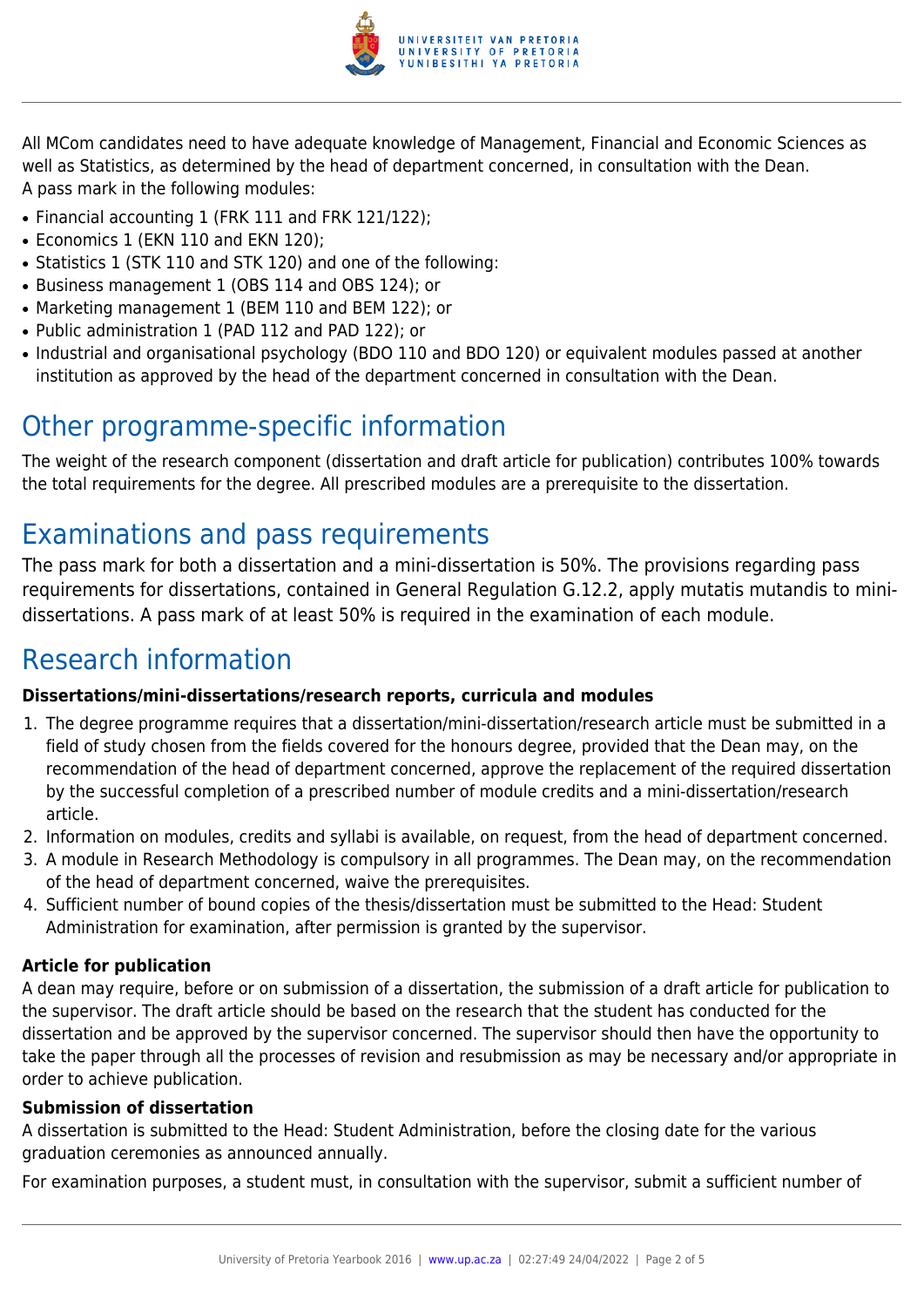

bound copies of the dissertation, printed on good quality paper and of good letter quality, to the Head: Student Administration. Permission to submit the dissertation in unbound form may be obtained from the supervisor concerned on condition that a copy of the final approved dissertation is presented to the examiners in bound format or electronic format.

In addition to the copies already mentioned, each successful student must submit a bound paper copy as well as two electronic copies of the approved dissertation to the Head: Student Administration in the format specified by the faculty and in accordance with the minimum standards set by the Department of Library Services, before 15 February for the Autumn graduation ceremonies and before 15 July for the Spring graduation ceremonies, failing which the degree will only be conferred during a subsequent series of graduation ceremonies.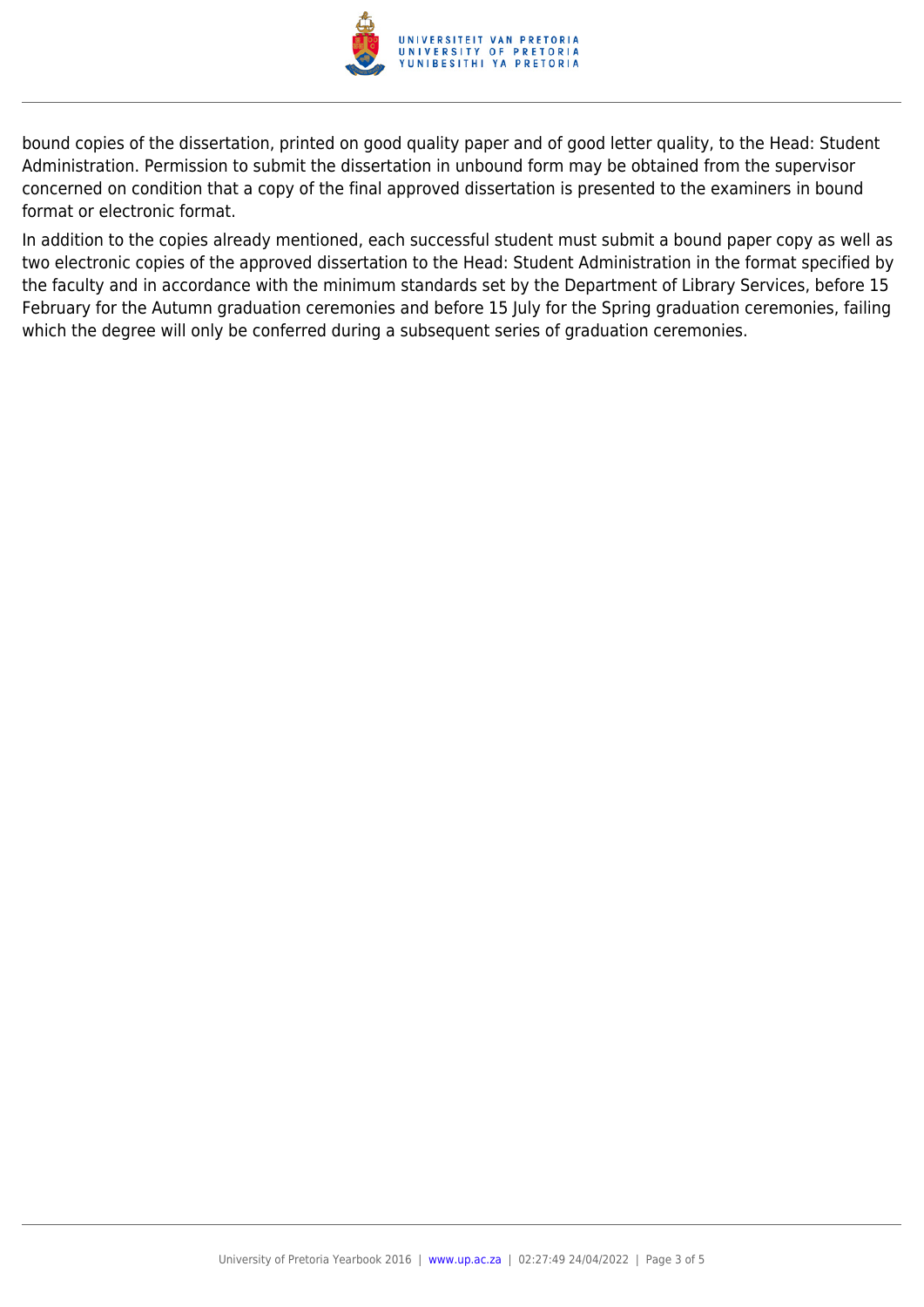

### Curriculum: Year 1

**Minimum credits: 240**

#### **Core modules**

[Dissertation: Communication management 890](https://www.up.ac.za/yearbooks/2016/modules/view/KOB 890) (KOB 890) - Credits: 240.00